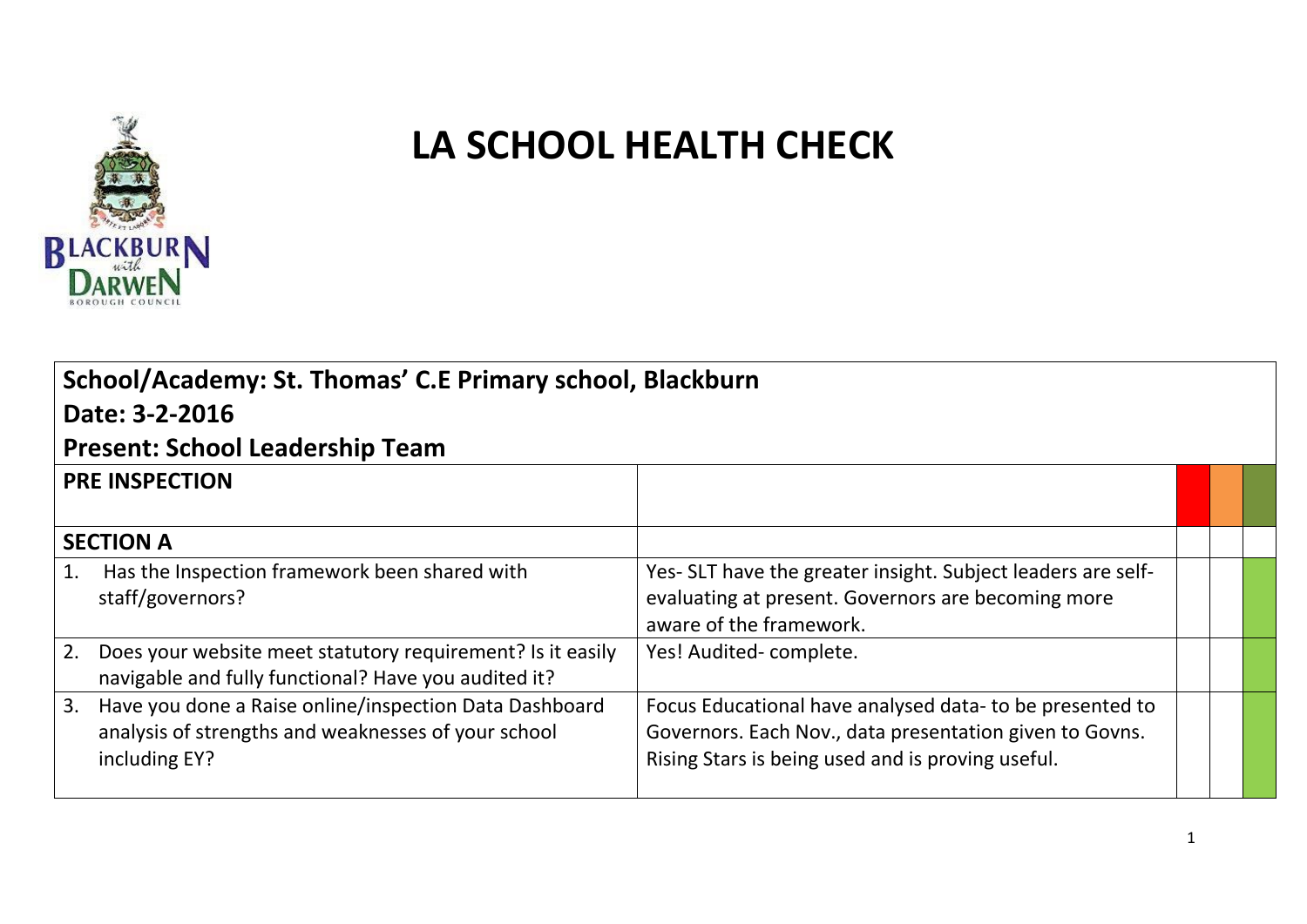|    |                                                                                                                                         | Strong data understanding within the SLT which is shared<br>with staff.<br>Anxiety is prevalent around assessment without levels at<br>present. |  |  |
|----|-----------------------------------------------------------------------------------------------------------------------------------------|-------------------------------------------------------------------------------------------------------------------------------------------------|--|--|
|    | Have you shared with staff/governors?                                                                                                   | Yes.                                                                                                                                            |  |  |
|    |                                                                                                                                         |                                                                                                                                                 |  |  |
|    | Do you know the weaknesses and strengths?                                                                                               | Governors will have current attainment projections shared<br>this term.                                                                         |  |  |
|    | Have the areas for development been included on the SIP?<br>Can you identify what you are doing to address these?<br>(prepare a script) | These have been fed into the SIP.                                                                                                               |  |  |
| 4. | <b>Parent View</b>                                                                                                                      | Not at present- but school will continue to encourage                                                                                           |  |  |
|    | Do you use this as a self-evaluation tool?                                                                                              | parental use.                                                                                                                                   |  |  |
|    | If not how do you access information from the parents?                                                                                  | Internal analysis carried out.                                                                                                                  |  |  |
|    | How do you analyse the responses?                                                                                                       | Shared with SLT/Governors. (eg response to traffic<br>complaints).<br>Facebook page is very positive (organised by company-<br>Blippit).        |  |  |
|    | What impact has it had?                                                                                                                 | Issues are discussed (eg homework)                                                                                                              |  |  |
| 5. | <b>Pupil Questionnaire and Staff Questionnaire</b>                                                                                      | Yes- school to consider using the OFSTED pupils and staff                                                                                       |  |  |
|    | Do you use this as a self-evaluation tool?                                                                                              | questionnaires ahead of inspection.                                                                                                             |  |  |
|    | If not how do you access information from the pupils?                                                                                   | N/A- Pupil Voice used.                                                                                                                          |  |  |
|    | How do you analyse the responses?                                                                                                       | Analysed and shared.                                                                                                                            |  |  |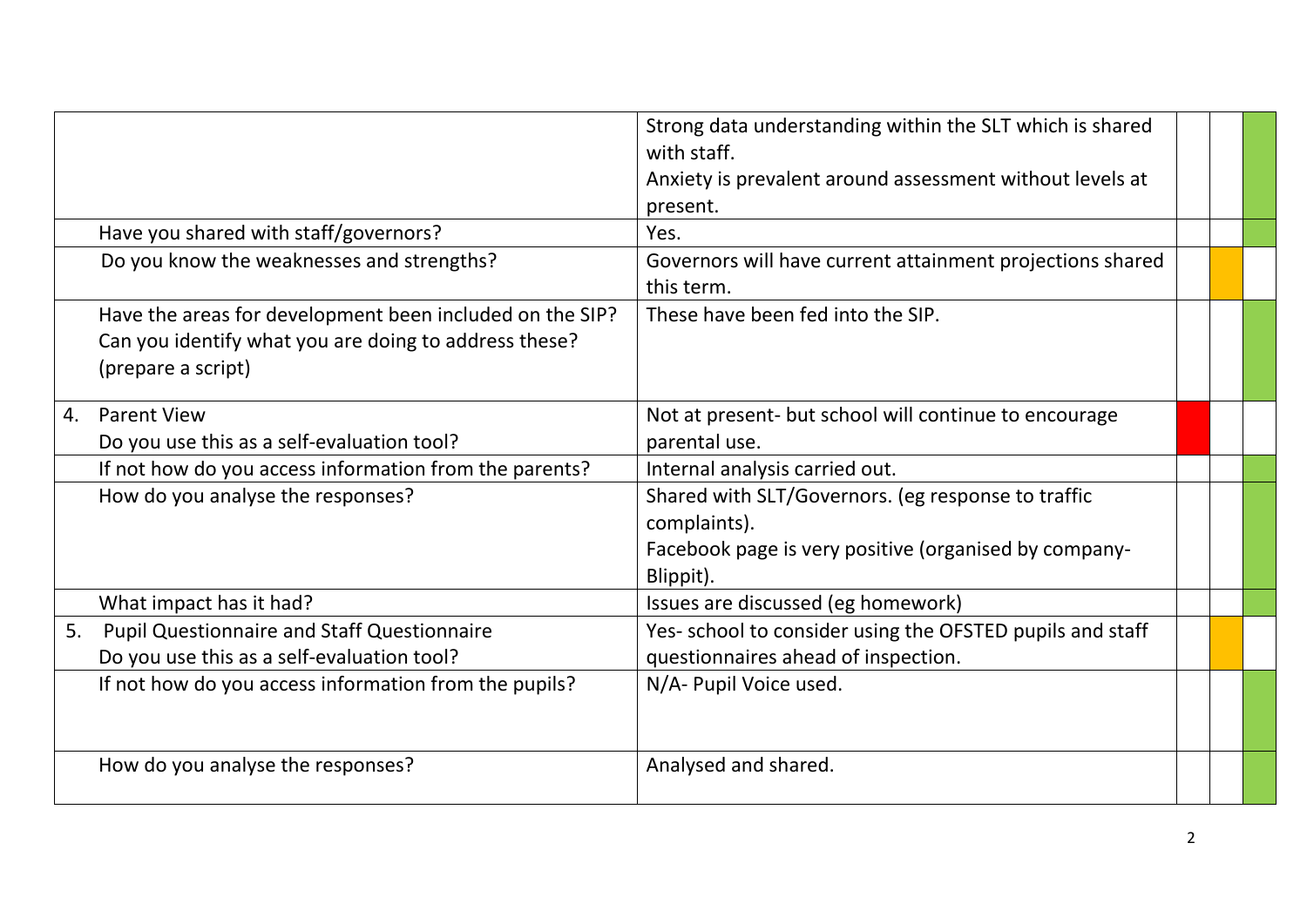|    | What impact has it had?                                                                                     | Respond quickly- much personal interaction. A very<br>personal approach is taken to dealing with issues raised by<br>any stakeholders- often verbal.                                                                   |  |  |
|----|-------------------------------------------------------------------------------------------------------------|------------------------------------------------------------------------------------------------------------------------------------------------------------------------------------------------------------------------|--|--|
|    | PRE-INSPECTION PHONE CALL                                                                                   |                                                                                                                                                                                                                        |  |  |
|    | <b>SECTION B</b>                                                                                            |                                                                                                                                                                                                                        |  |  |
|    | Progress since last inspection?                                                                             | School has been to other schools to watch outstanding<br>practice. Phonics is looking more positive for 2016. It was<br>an obvious focus for school. Many actions taken to<br>improve this area. Action Plan in place. |  |  |
| 2. | SEF (not statutory). Have you got one? When was it last<br>reviewed? Do you have a 'snapshot' view of this? | Yes. Reviewed last week.                                                                                                                                                                                               |  |  |
| 3. | Does your SIP reflect SEF, Raise online & Inspection<br>Dashboard?                                          | Yes.                                                                                                                                                                                                                   |  |  |
| 4. | Do you have up to date timetables available?                                                                | Yes-ready to be sent.                                                                                                                                                                                                  |  |  |
| 5. | Do you have up to date staffing information (staff<br>handbook).                                            | Internal Consistencies- also a sheet for short-term staff.                                                                                                                                                             |  |  |
| 6. | Single Central Record- Does it meet statutory requirement?<br>Has this been checked and signed off?         | Not kept as a paper copy. Advised to sign that Chair has<br>checked it (coincide with full Governors' Meetings).                                                                                                       |  |  |
| 7. | Safeguarding - Is your policy currently compliant with<br>LSCB? (November '15)                              | Checked by school.                                                                                                                                                                                                     |  |  |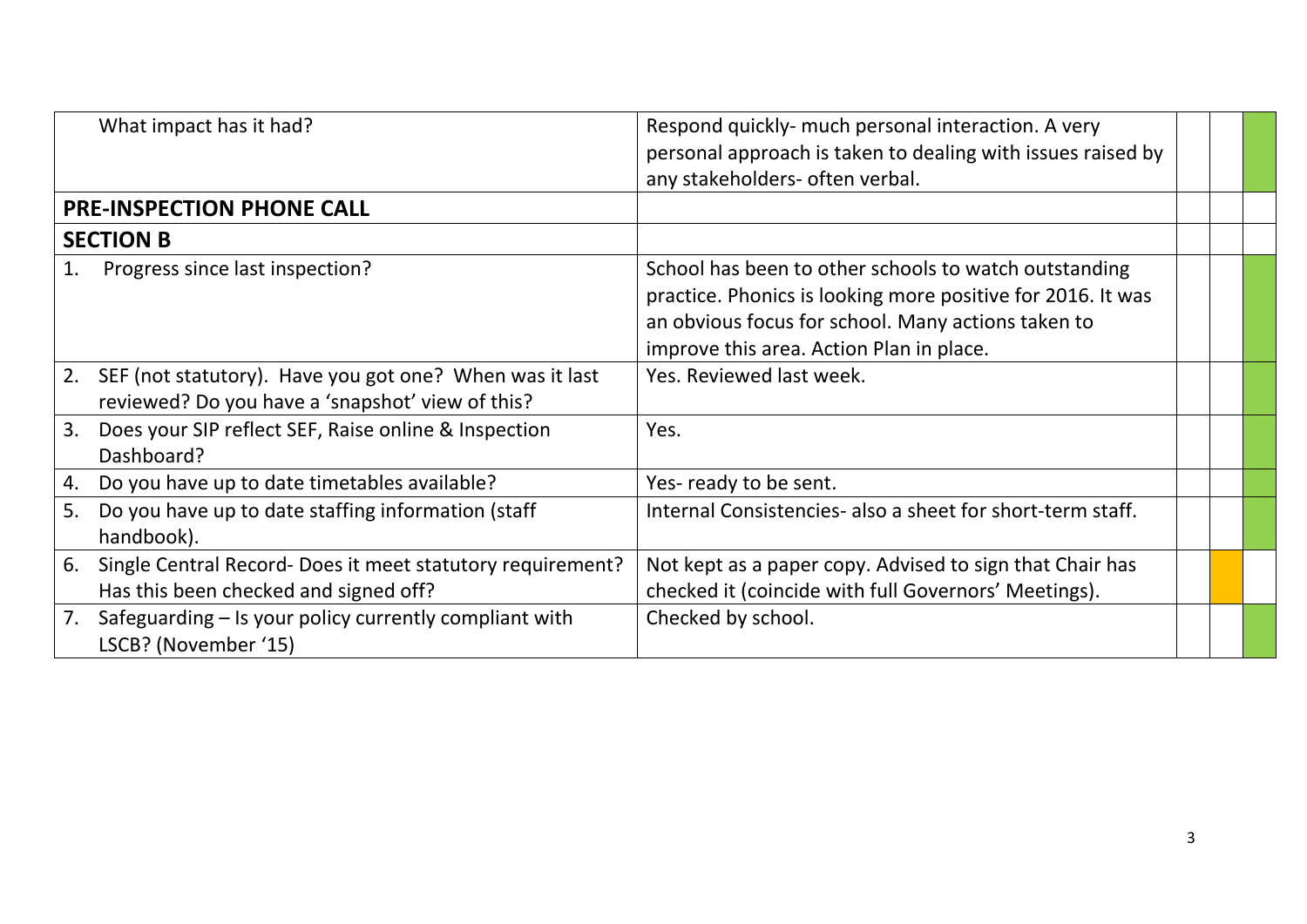| 8.<br>Have your got a safeguarding training record?<br>Prevent<br>FGM (Female genital mutilation) | Record kept of training- meticulous.<br>E-Safety-ADE is taking E-Safety lessons across school. |  |
|---------------------------------------------------------------------------------------------------|------------------------------------------------------------------------------------------------|--|
| CSE - Child Sexual Exploitation<br>Level 1                                                        | <b>Check Safer Recruitment for HT.</b>                                                         |  |
| Designated Head - Level 2                                                                         |                                                                                                |  |
| <b>Safer Recruitment</b>                                                                          |                                                                                                |  |
| Working together to safeguard children<br>First Aid Level 1                                       |                                                                                                |  |
| <b>Education Visits</b>                                                                           |                                                                                                |  |
| Governor training record (Prevent)                                                                |                                                                                                |  |
| E-Safety                                                                                          |                                                                                                |  |
| Do you have any Looked After Children?                                                            | $\overline{2}$                                                                                 |  |
| Have you got appropriate supporting documentation eg PEP?                                         | In place. Exemplary PEPs in place.                                                             |  |
| ALL OF THE ABOVE DOCUMENTATION NEEDS TO BE KEPT                                                   |                                                                                                |  |
| <b>CONFIDENTIAL AND SECURE.</b>                                                                   |                                                                                                |  |
| <b>INSPECTION</b>                                                                                 |                                                                                                |  |
| $\overline{\mathbf{3}}$<br>4<br>$\mathbf{1}$<br>2 <sup>1</sup><br><b>OUTCOMES FOR CHILDREN</b>    |                                                                                                |  |
| What is your current school data including FS telling you?<br>1.                                  | Over past three years the picture is good.                                                     |  |
| Attainment/progress (within context)                                                              | Positive picture for 2016.                                                                     |  |
| ■ Fully functioning tracking system in place?                                                     | FFT data shows excellent progress.                                                             |  |
| How are you closing the gaps of the vulnerable,<br>including the impact of intervention?          |                                                                                                |  |
|                                                                                                   |                                                                                                |  |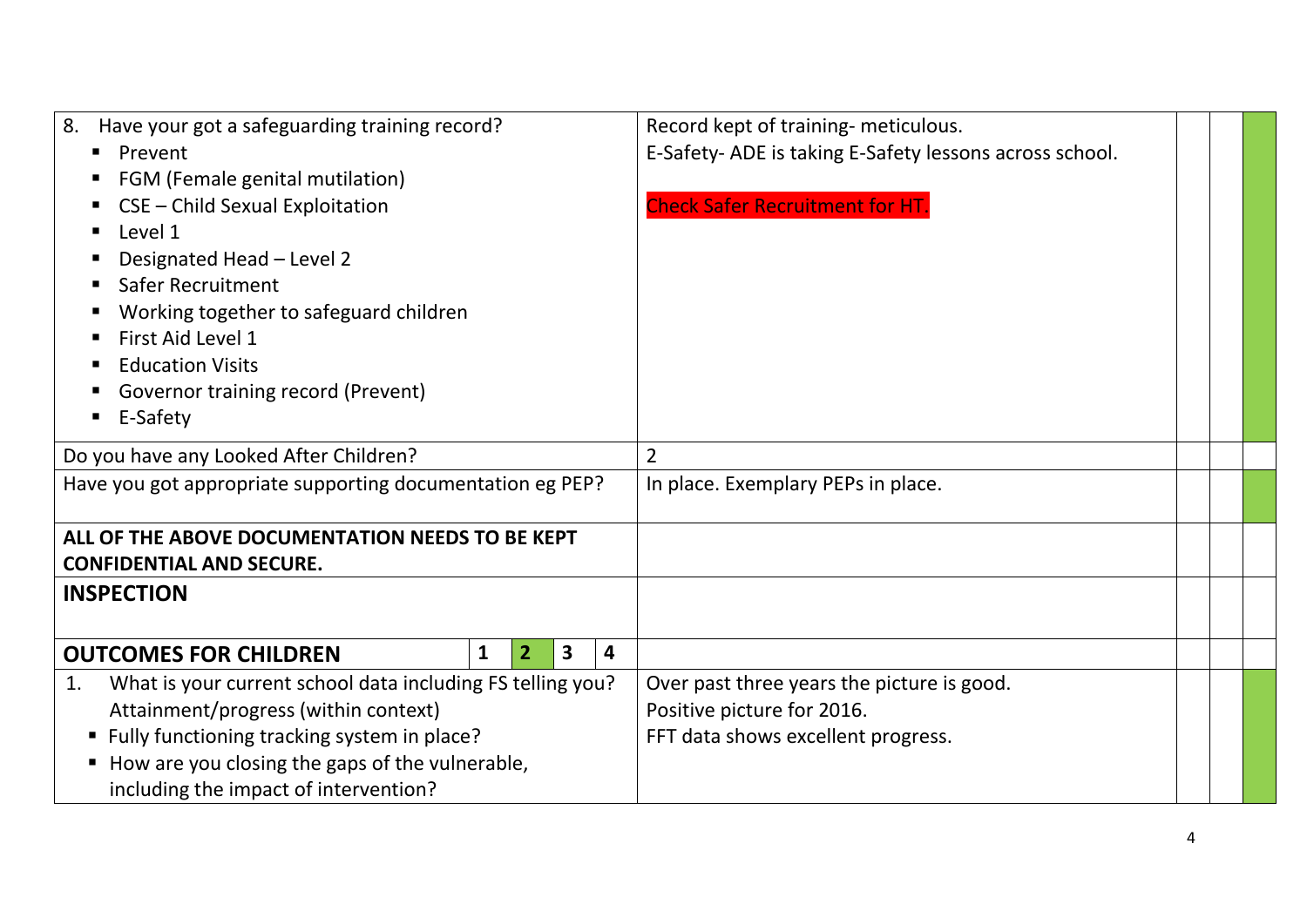| • What other standardised assessments are you using?                                                                                                                                                                                                                           |                                                                                      |  |  |                                                       |                             | School has moved to Target Tracker- not SIMS. Happier<br>with this. Transition being managed from SIMS to new<br>system. To be done as a SIG group.<br>Detailed tracking of disadvantaged/PEPs etc. undertaken. |  |  |
|--------------------------------------------------------------------------------------------------------------------------------------------------------------------------------------------------------------------------------------------------------------------------------|--------------------------------------------------------------------------------------|--|--|-------------------------------------------------------|-----------------------------|-----------------------------------------------------------------------------------------------------------------------------------------------------------------------------------------------------------------|--|--|
| T & L/ASSESSEMENT<br>$\overline{\mathbf{3}}$<br>1<br>$\overline{2}$<br>4                                                                                                                                                                                                       |                                                                                      |  |  | Teaching is good with some outstanding practitioners. |                             |                                                                                                                                                                                                                 |  |  |
| <b>WORK SCRUTINY</b>                                                                                                                                                                                                                                                           |                                                                                      |  |  |                                                       |                             |                                                                                                                                                                                                                 |  |  |
| Work scrutiny has become a key element during inspection to<br>measure attainment, progress and quality of teaching.<br>Do you have a current marking & feedback policy? Is this<br>1.<br>reflected consistently across school in and /or cohorts/year<br>groups pupils' work/ |                                                                                      |  |  |                                                       |                             | Monitored. Policy in place. Folder re. monitoring to be set<br>up on computer for inspectors to easily access.<br>Standards are closely monitored.                                                              |  |  |
| Have you got sufficient evidence of work scrutiny across<br>2.<br>school that has had an impact on improvement?                                                                                                                                                                |                                                                                      |  |  |                                                       | In place but more required. |                                                                                                                                                                                                                 |  |  |
| <b>LESSON OBSERVATIONS</b>                                                                                                                                                                                                                                                     |                                                                                      |  |  |                                                       |                             |                                                                                                                                                                                                                 |  |  |
| 1.                                                                                                                                                                                                                                                                             | Do you have evidence of monitoring?                                                  |  |  |                                                       |                             | Yes.                                                                                                                                                                                                            |  |  |
| 2.                                                                                                                                                                                                                                                                             | Has the school made an overall judgement of the quality of<br>teaching and learning? |  |  |                                                       |                             | Yes-good.                                                                                                                                                                                                       |  |  |
| 3.<br>Where it is not good or better, what is the school doing<br>about this?                                                                                                                                                                                                  |                                                                                      |  |  |                                                       |                             | N/A                                                                                                                                                                                                             |  |  |
| $\mathbf{1}$<br>$\overline{\mathbf{3}}$<br><b>LEADERSHIP &amp; MANAGEMENT</b><br>4<br>2                                                                                                                                                                                        |                                                                                      |  |  | Not outstanding at present due to achievement.        |                             |                                                                                                                                                                                                                 |  |  |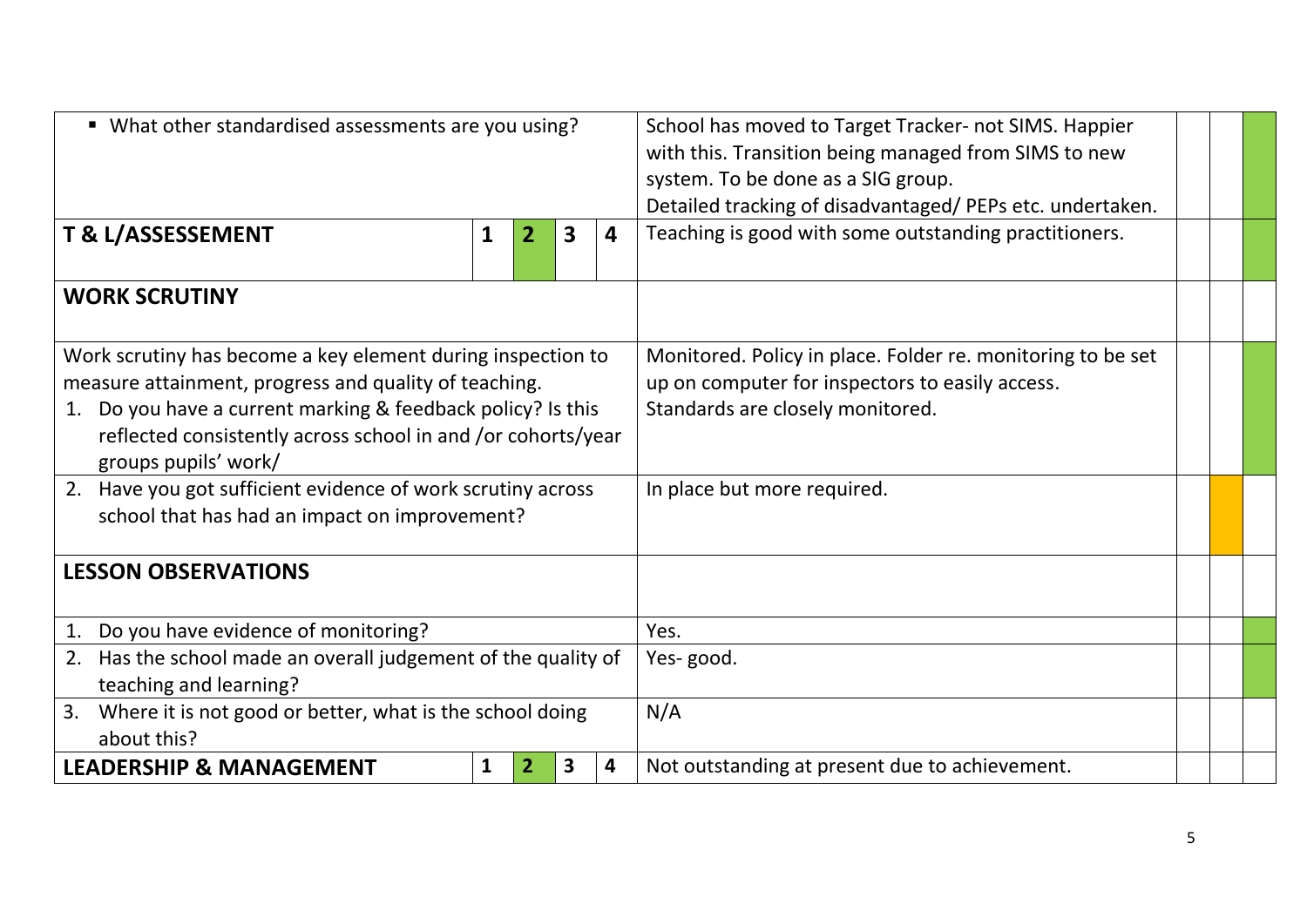| 1. Are leaders at all levels Ofsted ready?                                  |  |   |                         | Mostly- Middle Leaders and Governors need fine tuning re. |                                                            |  |  |
|-----------------------------------------------------------------------------|--|---|-------------------------|-----------------------------------------------------------|------------------------------------------------------------|--|--|
|                                                                             |  |   |                         |                                                           | being totally prepared.                                    |  |  |
| 2. How are your Middle leaders supporting improvement                       |  |   |                         | Well informed and effective. Teams are 'headed up'- a     |                                                            |  |  |
| across the school?                                                          |  |   |                         |                                                           | layer of middle leaders are firmly in place.               |  |  |
| 3. Are your subject leaders knowledgeable about standards in                |  |   |                         |                                                           | Many are Middle Leaders. Staff meetings to focus on this.  |  |  |
| their own area?                                                             |  |   |                         |                                                           | Folders are to become digital. Data re. standards for each |  |  |
|                                                                             |  |   |                         | subject area are to be finalised and shared.              |                                                            |  |  |
| Is there whole school monitoring schedule?<br>4.                            |  |   |                         |                                                           | Yes- form to be sent for consideration by SC.              |  |  |
| 5. Are your governors 'Ofsted Ready'?                                       |  |   |                         |                                                           | Not completely- some are more experienced than others.     |  |  |
| Do they have ambition for pupils?                                           |  |   |                         |                                                           | Have lost an effective Governor. Two vacancies at present. |  |  |
| Do they have an understanding of your data?                                 |  |   |                         |                                                           | Some need more experience.                                 |  |  |
| Do they hold senior leaders to account ? (prepare an                        |  |   |                         |                                                           | School to re-check through the Statutory Policies          |  |  |
| example of this)                                                            |  |   |                         |                                                           | document provided by SC.                                   |  |  |
| Have school ensured that they have all Statutory policies<br>$\blacksquare$ |  |   |                         |                                                           |                                                            |  |  |
| in place?                                                                   |  |   |                         |                                                           |                                                            |  |  |
| 6. How do governors Monitor?                                                |  |   |                         |                                                           | Much information given by school to Govns. who are well    |  |  |
| What are the headlines?                                                     |  |   |                         |                                                           | informed.                                                  |  |  |
| What is the school is about this?<br>п                                      |  |   |                         |                                                           | Some Govns. visit school regularly. Not possible for all.  |  |  |
| What is the quality of Teaching & Learning?<br>п                            |  |   |                         |                                                           | T&L is an area well known to Govns. Some attend lessons.   |  |  |
| How do Governors monitor the quality of T & L?<br>Ξ                         |  |   |                         |                                                           |                                                            |  |  |
| PERSONAL DEVELOPMENT,                                                       |  | 2 | $\overline{\mathbf{3}}$ | $\overline{\mathbf{4}}$                                   |                                                            |  |  |
| <b>BEHAVIOUR AND WELFARE</b>                                                |  |   |                         |                                                           |                                                            |  |  |
|                                                                             |  |   |                         |                                                           |                                                            |  |  |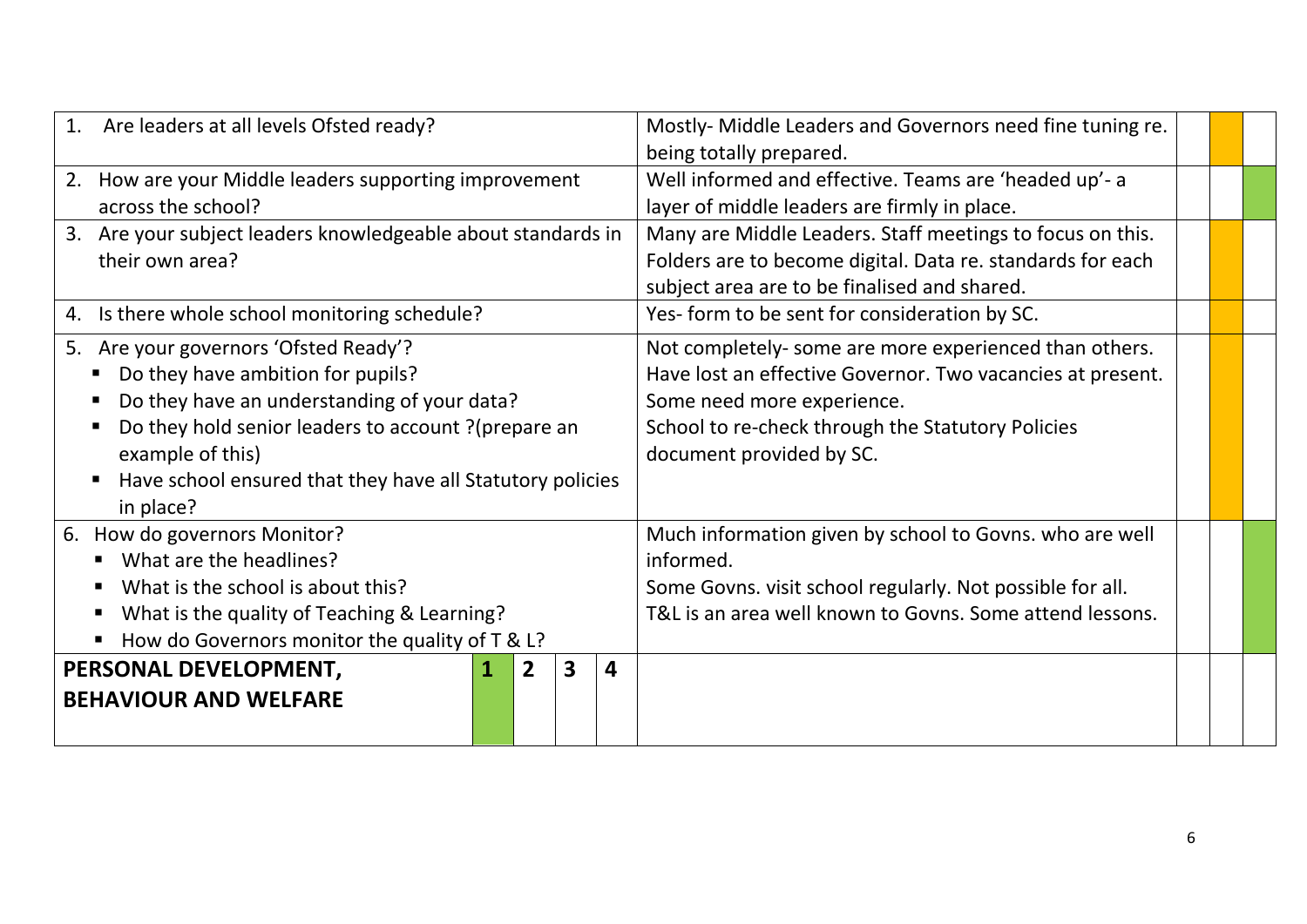| judgement.                                                                                                              |  |
|-------------------------------------------------------------------------------------------------------------------------|--|
|                                                                                                                         |  |
| Has the school updated the Behaviour Policy in the light of the<br>Amended in the light of the policy.                  |  |
| new Behaviour and Discipline guidance?                                                                                  |  |
| <b>ATTENDANCE</b>                                                                                                       |  |
|                                                                                                                         |  |
| 1. Is there an ongoing detailed analysis?<br>Case studies to be provided. Yes- analysis is ongoing. EWO                 |  |
| visits once a term.                                                                                                     |  |
| Parents are sent a letter-then they are spoken to. Tends to<br>If there is an issue, how is this being addressed?<br>2. |  |
| resolve any situations. Walking Bus helps to address                                                                    |  |
| issues.                                                                                                                 |  |
| 3. Are you considering:-<br>Yes. Case studies will be available as appropriate.                                         |  |
| ■ The attendance of low attainers?                                                                                      |  |
| $\blacksquare$ Referrals?                                                                                               |  |
| ■ Exclusions?                                                                                                           |  |
| (Useful to have case studies if there are issues)                                                                       |  |
| Do you have a behaviour strategy for children with complex<br>Parents are consulted if complex issues.<br>4.            |  |
| social/behavioural needs?<br>Educated off-site as necessary. To be added to the                                         |  |
| Behaviour Policy.                                                                                                       |  |
| 5. Do you use external agencies to support these children?<br>Yes- case study prepared as necessary.                    |  |
| What is the impact? (Case studies)                                                                                      |  |
| <b>WELLBEING</b>                                                                                                        |  |
|                                                                                                                         |  |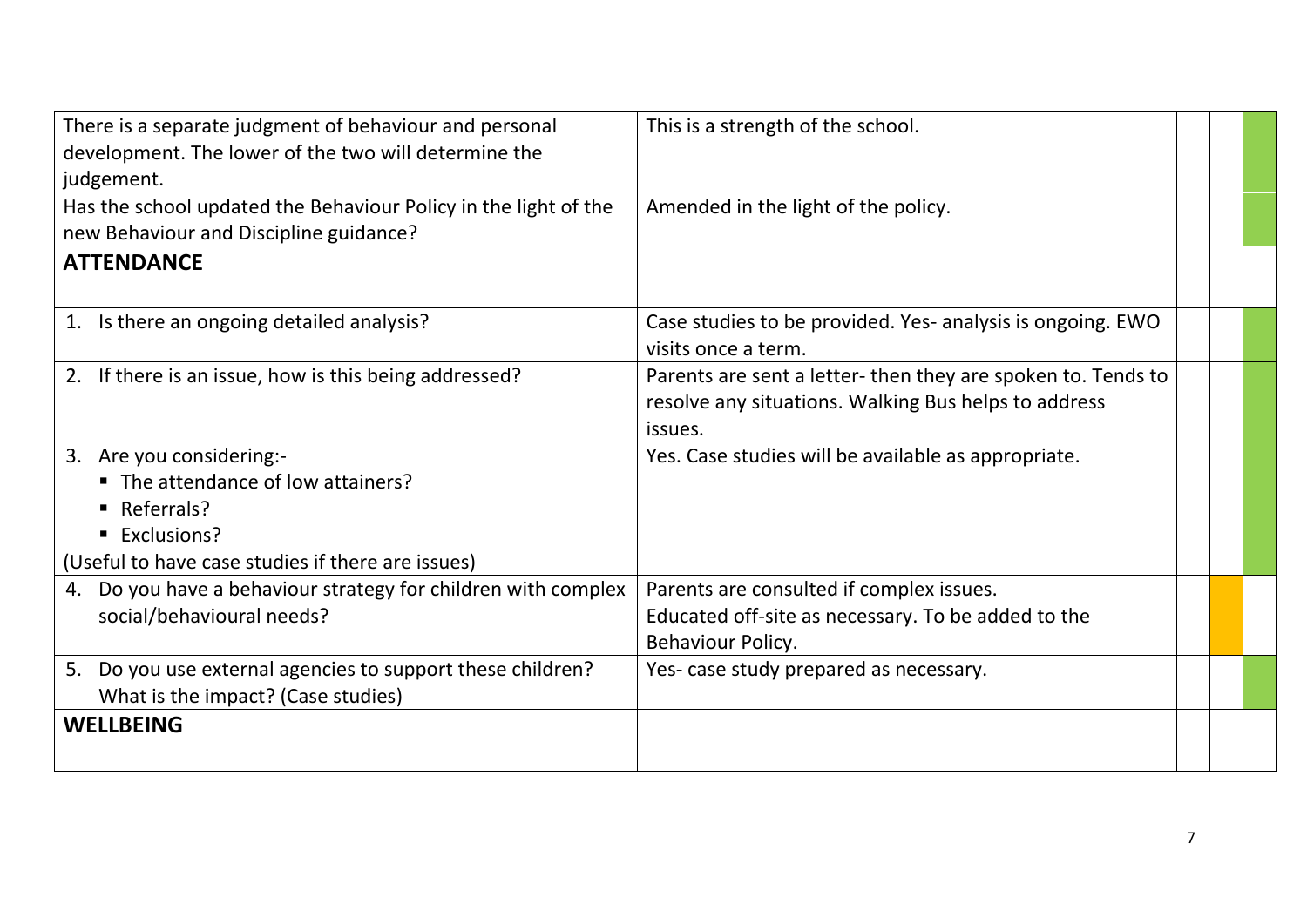| 1.                   | Do you have evidence of SMSC, British Values, PSHE, E-     |   |              |   |                                                          | Yes-confident within this area. Follow the 'Jigsaw'       |  |  |
|----------------------|------------------------------------------------------------|---|--------------|---|----------------------------------------------------------|-----------------------------------------------------------|--|--|
|                      | Safety across the curriculum?                              |   |              |   |                                                          | curriculum.                                               |  |  |
|                      | Are these embedded across the curriculum?                  |   |              |   |                                                          |                                                           |  |  |
| 2.                   | Do all pupils understand how to keep safe (case studies eg |   |              |   | E-Safety displays in each classroom. Family Wise etc.    |                                                           |  |  |
|                      | $LAC$ )?                                                   |   |              |   |                                                          |                                                           |  |  |
|                      | <b>EARLY YEARS</b>                                         | 1 | $\mathbf{2}$ | 3 | 4                                                        | Good with outstanding features. Early Years audit to be   |  |  |
|                      |                                                            |   |              |   |                                                          | arranged.                                                 |  |  |
| 1.                   | What baseline assessment are you using?                    |   |              |   |                                                          | NFER.                                                     |  |  |
|                      | 2. What is the data telling you?                           |   |              |   |                                                          | Children enter school below national. Leave FS just below |  |  |
|                      |                                                            |   |              |   | nat. Very good progress. Lower PPG than deprivation      |                                                           |  |  |
|                      |                                                            |   |              |   |                                                          | figures would suggest.                                    |  |  |
| 3.                   | Do you have an action plan for EYFS?                       |   |              |   |                                                          | Action plan- focus on phonics and outdoor provision.      |  |  |
| 4.                   | Is your monitoring focussing on:-                          |   |              |   | Yes- new targeting system, modelled activities, focus on |                                                           |  |  |
|                      | A balance between child initiated and planned Teaching     |   |              |   |                                                          | gaps in learning.                                         |  |  |
|                      | & Learning?                                                |   |              |   |                                                          |                                                           |  |  |
|                      | " Communication and modelling language being key           |   |              |   |                                                          |                                                           |  |  |
|                      | aspects?                                                   |   |              |   |                                                          |                                                           |  |  |
|                      | • Challenge in continuous provision?                       |   |              |   |                                                          |                                                           |  |  |
|                      | ■ Outdoor provision available at all times?                |   |              |   |                                                          |                                                           |  |  |
| 5.                   | How do they assess and plan the next steps in their        |   |              |   |                                                          | I Pad system used. APP called Orbit. BwD booklets are     |  |  |
|                      | learning? (Learning Journals)                              |   |              |   |                                                          | used to show up gaps.                                     |  |  |
| 6.                   | How do they record the children's attainment and           |   |              |   |                                                          | Yes.                                                      |  |  |
| progress? (Tracking) |                                                            |   |              |   |                                                          |                                                           |  |  |